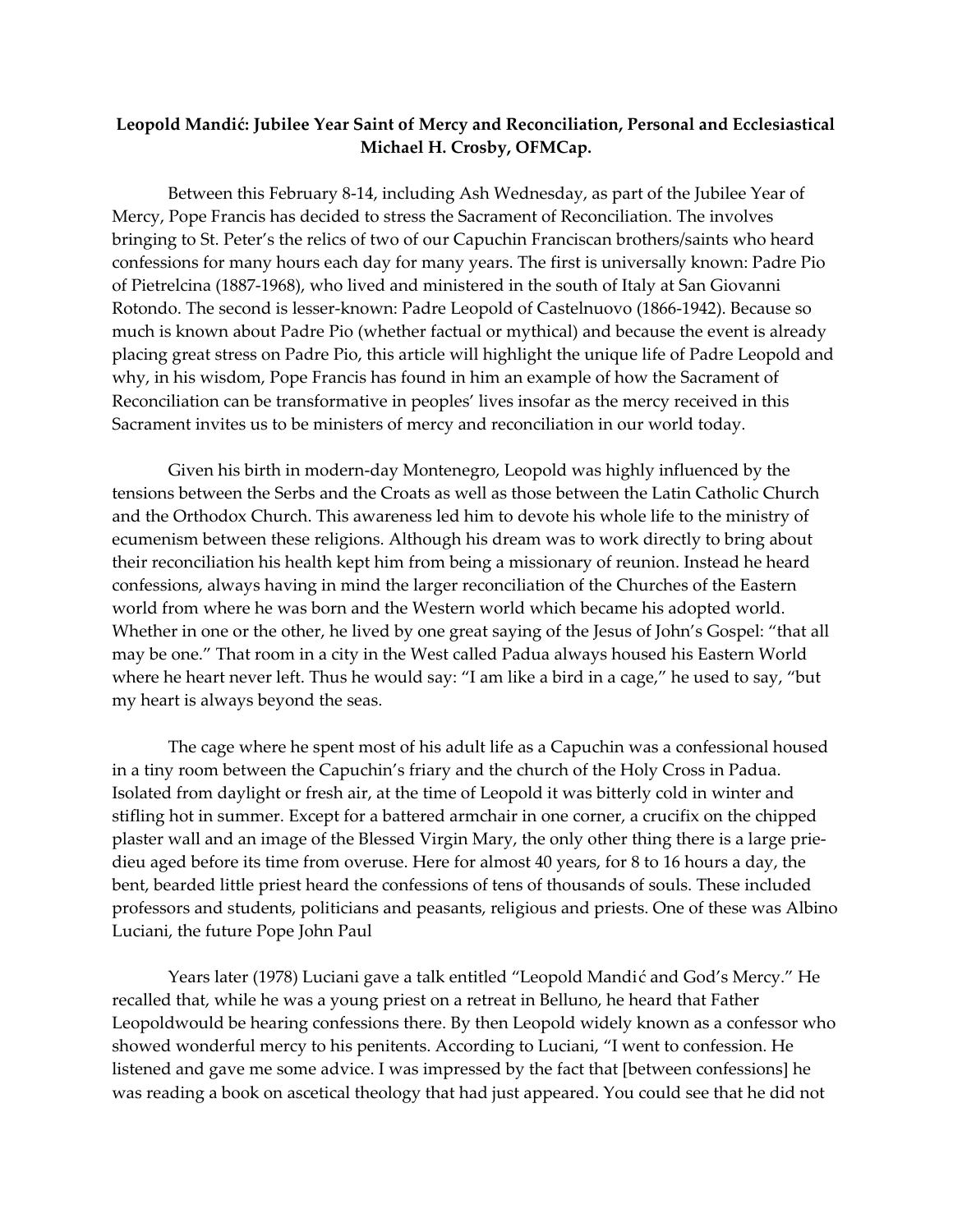want to waste even a minute between one penitent and another; he was keeping himself up—to-date and studying." After this Luciani told how he carried the photo of this small and stooped white-bearded friar in his wallet for the rest of his life. After Leopold's death, he often stopped at the Capuchin church in Padua to pray at his tomb.

## **The Early Life of Bogdan Mandić**

Castelnuovo di Cattaro (now Herceg Novi) was once part of the Province of Dalmatia (now Montenegro), which was, in 1866,part of the Austrian empire. The Capuchin Franciscan friars of the Province of Venice had been active since 1688 when the area was under the rule of the Republic of Venice. There, in Castelnuovo, Peter and Dragica (Zarević) Mandić, who were part of a fishing family, gave birth to their twelfth child on May 12. They named him Bogdan, Slavic for "the God [Bog]-given one [dan]."

During his whole life, beginning as a child that was physically malformed from birth (in adulthood he was less than 4.5 feet), Bogdan was frail and suffered from stuttering. However he had an inner strength that never allowed these physical ailments nor his small stature impede his dream. He had bigger concerns on his mind. Many of Bogdan's playmates were Croatians whose ancestors had split centuries before from the Catholic Church. Though he was one of them by birth he was separated from them by his Catholic baptism. By the time he was 16 he felt called to spend his lifetime to bring about reconciliation between East and West. He noted: "I consecrate myself for the salvation of the beloved dissidents," he wrote. "I will become a missionary to them!"

Bogdan decided that the best way he could realize his dream would be to follow St. Francis of Assisi as a member of the Capuchin Order who ministered in Castelnuovo. He went to Italy and, despite his small size and significant stuttering, on November 16, 1982, was received into their Seraphic Seminary in Udine. On April 20, 1884 he entered the novitiate at Bassano del Grappa, getting the name "Leopold."

On May 4, 1885, Frater Leopold made his first vows. He then moved to the house of philosophy in Padua. Here his sense of calling to be a reconciler between East and West became more pronounced. Thus he wrote in 1887: "I, Brother Leopold, have understood the plan of divine grace today: I have been called to the salvation of my people, the Slavonic people." In another place he noted, "I am chosen for the salvation of the Oriental people, that is, of the separated Orientals."

After pronouncing his solemn vows in 1888, he went to Venice to complete his course of studies in Theology. During this time in the seminary he also studied various Slavic languages that he might be able to communicate to the people he dreamed of serving. He also taught Croatian to his fellow Capuchin seminarians. There he was ordained a priest on September 20, 1890.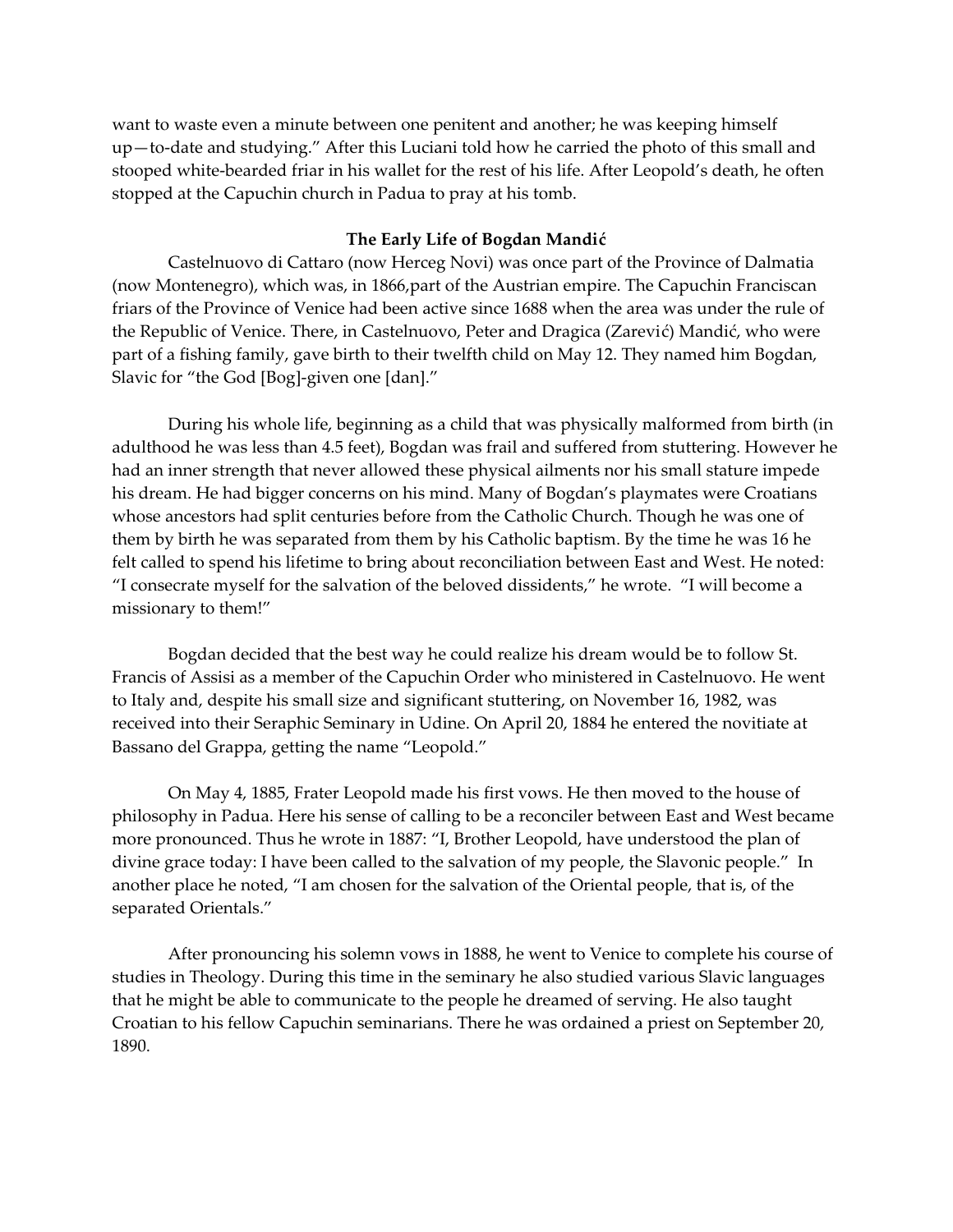## **Early Ministry as a Capuchin Priest**

When Leopold was asked to indicate the ministry he preferred, he said his great longing was to return all separated Orthoddox to the Catholic Church. This meant returning to his homeland and the Capuchin mission there. However, they told him that, because of his frail constitution, his speech defect, and his overall bad health (including stomach ailments, poor eyesight and arthritis), they felt obliged to deny his request.

Even though this shattered a life-long dream, his disappointment wouldn't be great enough to conquer him. His body might have to remain in Italy. But his heart would be in the East, like a bird in a cage. Admitting his frustration but acknowledging his frailty, he made a commitment "to devote all the actions of my life for the return of the separated Orientals to Catholic Unity. In the meantime: each soul who needs my ministry will, in a way, be the Orient for me." From this saying it is clear that his ministry of mercy in the Sacrament of Reconciliation at the micro-level of each person was viewed by him as part of a broader ministry to bring about the broad reconciliation between the Churches of the East and West.

During the first few years as a priest, Leopold was transferred to different places in the Province of Venice. In 1906 he was sent to Padua where, except for about a year during the war, he would remain for the rest of his life. That year was spent in a prison situation because he refused to renounce his nationality.

His was first assigned to be director of the Capuchin students studying philosophy and theology. He also taught patrology. Here, he thought, were other Capuchins whom he could inspire to fulfill his dream. Thus he wrote: "I will use every means in my power to encourage young apostles who will engage in this work of the reunion of the churches." In his formal conferences and informal sharing with the students he kept repeating his dream. This was communicated in other ways as well. A piece of paper with the date "1914" noted: "The whole end of my life is to gain the return of the separated Orientals to Catholic Unity." Other notes made the connection between the sacrifice of the Mass and his desire that "all be one." "All the intension of my life," he wrote another time, "will be in union with the Holy Sacrifice." Elsewhere he noted, "Whenever I celebrate Mass, if I am not previously engaged . . . .the whole fruit of the Holly Sacrifice will be for the return the separated Orientals to Catholic Unity."

The Capuchin form of life, especially in the houses of formation was quite austere and regimented. Nonetheless, both in his use of authority and in the style of his teaching, Leopold differed from his peers. His whole approach was defined not by the law but by mercy. Consequently this created tensions. This contributed to his abrupt removal in 1914. He was assigned to be a confessor in the adjacent Church of the Holy Cross. He was 48 years old.

## **Leopold's Ministry of Mercy and Reconciliation for the Reconciliation of the Churches**

Here most of his waking hours were spent hearing the confessions of Padua's citizens as well as many pilgrims who had heard about the merciful way he treated penitents. In the words of Albino Luciani: "He was there in a tiny little room, freezing in winter, a furnace in summer.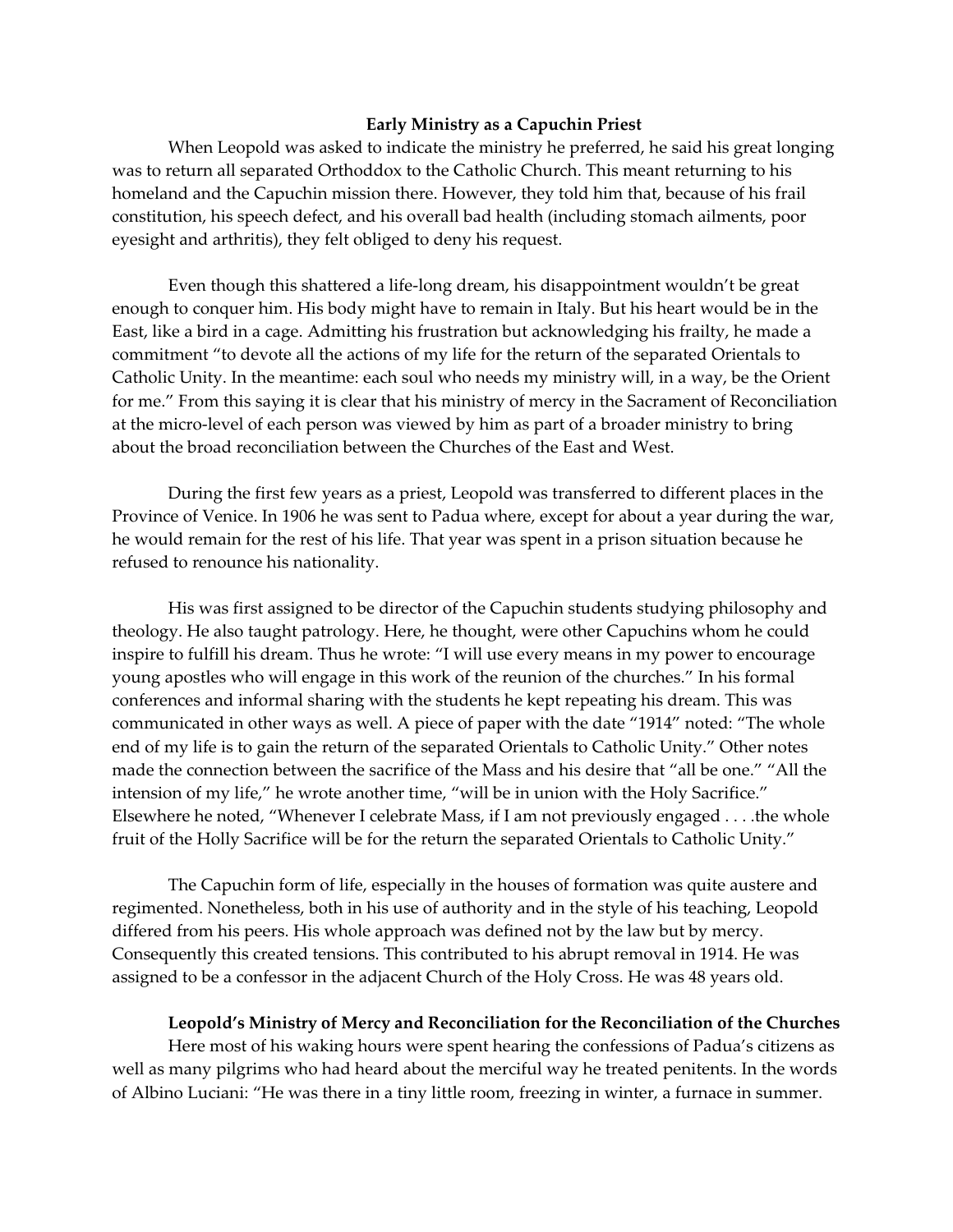There he became a saint. There he was ten, twelve, sometimes even eighteen hours a day." When the people came to celebrate the sacrament of God's mercy they experienced that mercy in the way Leopold dealt with them. That mercy made it much easier for people to confess. This is evident in a story told by Albino Luciani (whom, we noted above, became Pope John Paul I):

He welcomed the sinner like a brother, like a friend, and for this reason it was not a burden to go to confession to him. One person who went to him had not been to confession for twenty years. When he had finished, Fr. Leopold got up, took his hand and thanked him: "Thank you, thank you, for coming; you have agreed to have me

When he was accused of being too merciful in assigning penances, Leopold would respond, "If the Lord wants to accuse me of showing too much leniency toward sinners, I'll tell him that it was he who gave me this example, and I haven't even died for the salvation of souls as he did." He also said: "Some say that I am too good. But if you come and kneel before me, isn't this a sufficient proof that you want to have God's pardon? God's mercy is beyond all expectation" In the same vein of mercy Leopold would often remark, "Be at peace; place everything on my shoulders. I will take care of it." And for those who did deserve a greater penance, he explained he would be merciful toward them but hard on himself: "I give my penitents only small penances because I do the rest myself." At nighttime, he would spend hours in prayer, explaining: "I must do penance for my penitents."

In October, 1923, it was announced that Father Leopold would be transferred to Fiume. part of Dalmatia. He would be hearing confessions in the Slavic tongue. Upon hearing of his transfer he went into the church next door filled with joy. He recited the *Te Deum* in front of the statue of the Blessed Virgin. After more than 40 years the caged bird would be freed to fly from his cage.

However, within a few days, after the people of Padua heard the news of his transfer, they besieged his superiors for his return. Among these was Monsignor Elia dalla Costa, who later became Cardinal of Florence. Because of the great commotion, the superiors relented. Within a week of his transfer Leopold was told to return to Holy Cross Church. His loss was their gain. Although deeply disappointed, Father Leopold made another offering of himself for the unity of the churches under the patronage of Our Lady whom he called his "parona benedeta" (blessed patron). He wrote:

> Most Blessed Virgin Mary: I brother Leopold Mary Zarevich, through the grace of Our Lord and according to the wish of our Seraphic Father, St. Francis, within the limits and in order that I might accomplish the mission you have entrusted to me concerning the Oriental people, make a vow to labor for the eternal welfare of this people.